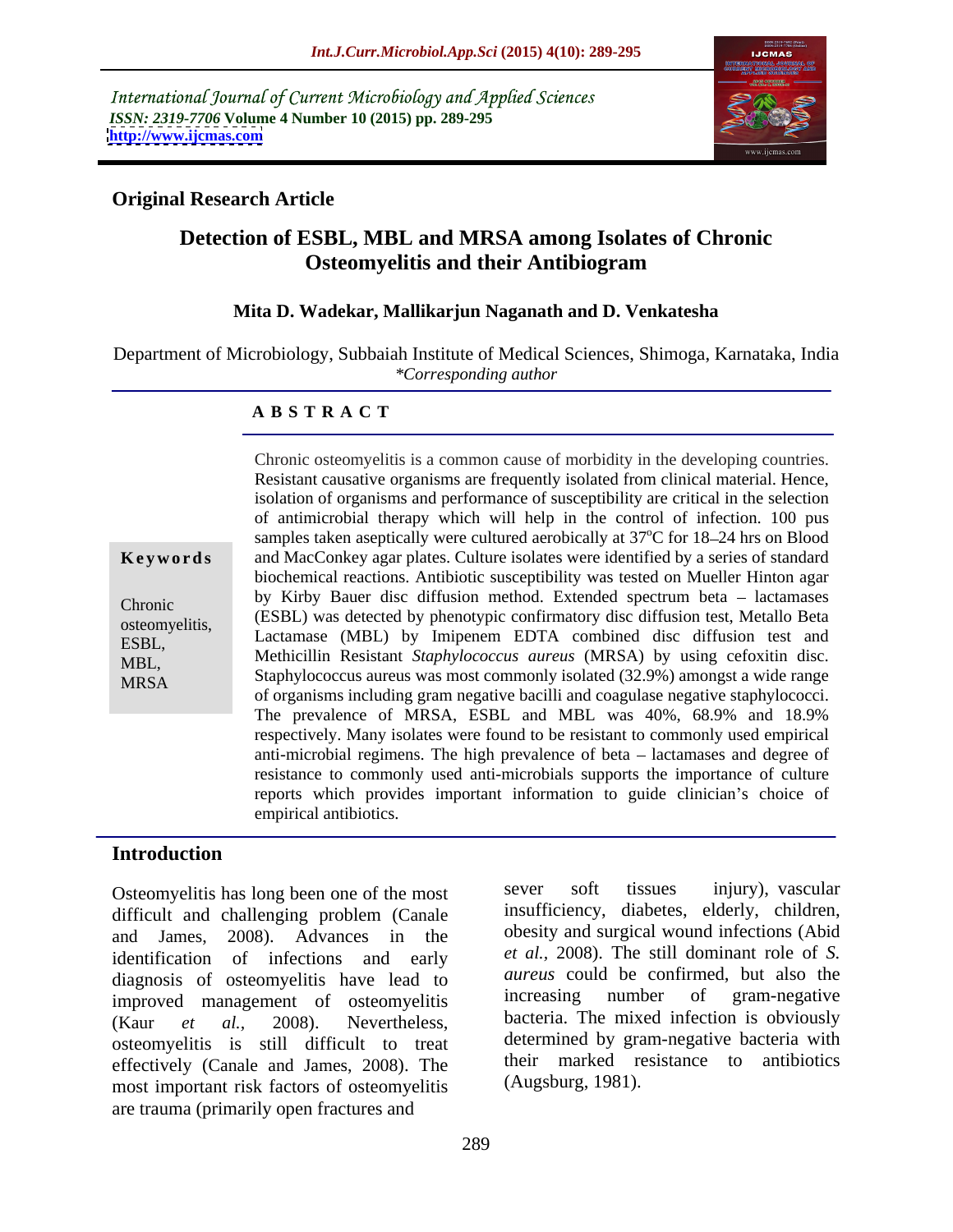Beta  $-$  lactamases are the most evolving mechanism of antibiotic resistance among eradicate as they are multidrug-resistant the family Enterobacteriaceae due to the leaving glycopeptides as the drugs of choice selective pressure imposed by inappropriate use of third generation cephalosporins, most distinguished, class C cephalosporinases (AmpC), ESBLs and MBLs, are of great thus rendering the antimicrobial ineffective achieving a viable and vascular unnecessary use of the carbapenems, poor sanitation and large population has facilitated the emergence of carbapenem resistant bacteria. Two types of carbapenem Emergence of multidrug resistant organisms hydrolyzing enzymes are there, one is serine beta lactamase (having Serine at their active Hence the present study was conducted to site) and other is Metallo Beta Lactamase detect such resistant organisms and to know (MBL), containing metal ion that works as a cofactor for enzyme's activity (Debasrita

(MRSA) is prevalent worldwide and are an osteomyelitis patients under strict aseptic important cause of nosocomial infection, conditions. Direct smear examination was resulting in increased morbidity and done. The samples were inoculated onto mortality in the hospital settings worldwide<br>(Habeeb Khadri and Mohammad Alzohairy, (Habeeb Khadri and Mohammad Alzohairy, 2010). *Staphylococcus aureus* infections used to respond to ß-lactam and related group of antibiotics but the emergence of MRSA has posed a serious therapeutic Antibiotic sensitivity was done on Mueller

Infected and colonized patients in hospitals mediate the dissemination of MRSA strains,

transmission. MRSA strains are difficult to (Shilpa Arora *et al.,* 2010).

often encountered in ICU settings (Rudresh Because of the heterogeneity of disease and Nagarathnamma, 2011). Three major severity, anatomic location, organism, and groups of such enzymes are usually host, treatment of osteomyelitis is complex, concern (Fam *et al.,* 2006). These enzymes osteomyelitis generally cannot be eradicated hydrolyze the amide bond of the four without surgical treatment.The goal of membered characteristic beta - lactam ring, surgery is eradication of the infection by (Prashant Durwas Peshattiwar and Basavaraj environment. Antibiotics alone rarely can Virupaksappa Peerapur, 2011). Carbapenems eradicate the infection for numerous reasons represented a great advance for the treatment (Canale and James, 2008). In selecting of serious bacterial infections caused by specific antibiotics for the treatment of beta-lactam resistant bacteria (Hodiwala *et*  osteomyelitis, the type of infection, current *al.,* 2013). But extensive and sometime hospital sensitivity resistance patterns, and and must be individualized (Joseph M. Fritz and Jay R. McDonald, 2008). Chronic achieving a viable and vascular the risk of adverse reactions must be strongly appraised (Mader *et al.,* 1999).

> leading to treatment failure is of concern. their susceptibility pattern.

# **Materials and Methods**

Chakraborty *et al.*, 2010).<br>Methicillin resistant *Staphylococcus aureus* 100 pus swabs were taken from chronic 100 pus swabs were taken from chronic blood and MacConkey agar plates and incubated aerobically at 37<sup>o</sup>C for 18–24 hrs.  $\rm ^{o}C$  for 18–24 hrs. The isolates were identified by standard procedures (Collee *et al.,* 2007).

challenge. Hinton agar by Kirby Bauer disc diffusion method using Clinical and Laboratory Standard Institute guidelines (CLSI, 2011).

and hospital staff is the main source of Antibiotic discs used were: Ampicillin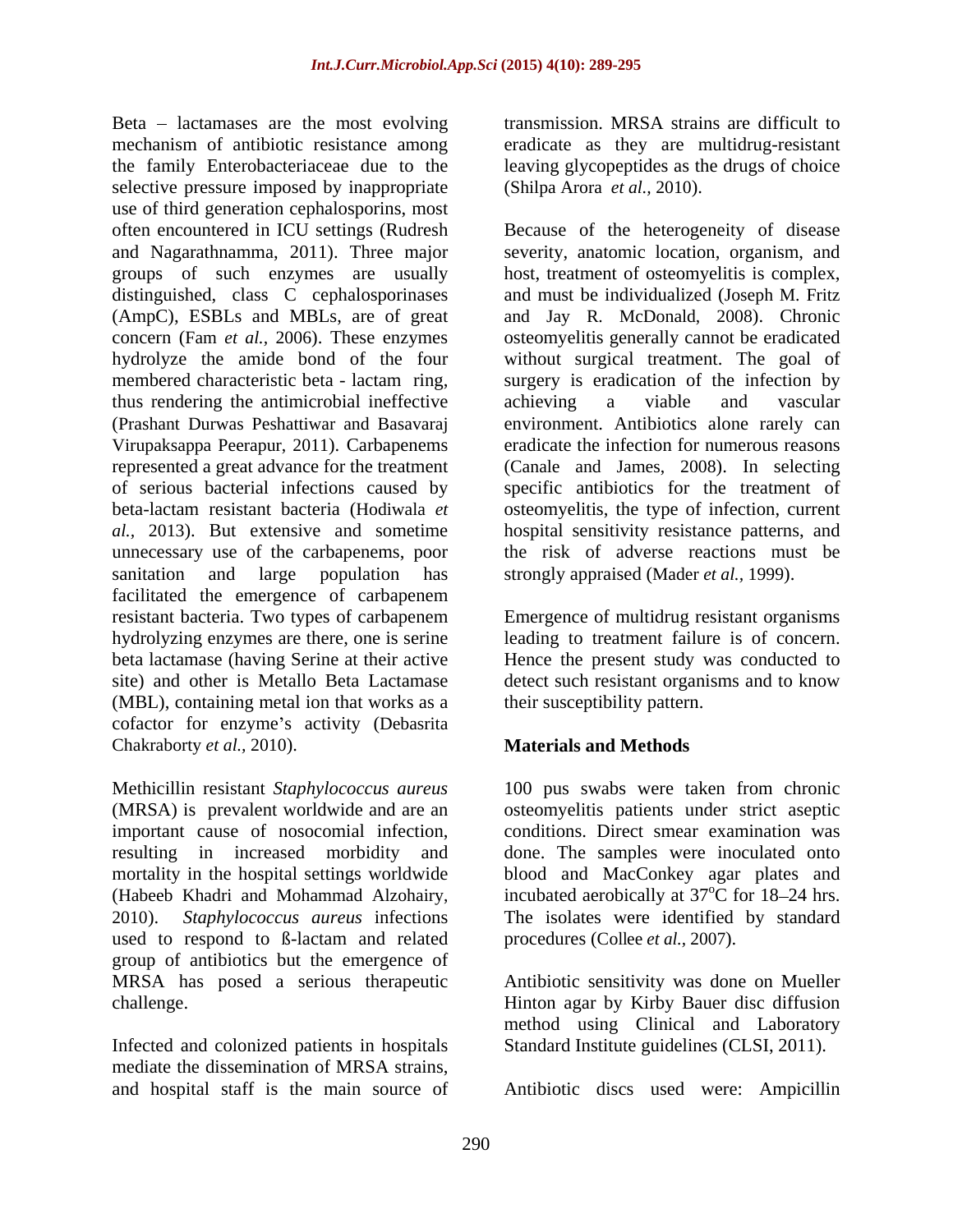$(10\mu g)$ , Gentamicin  $(10\mu g)$ , Amikacin **Results and Discussion**  $(30\mu g)$ , Ciprofloxacin  $(5\mu g)$ , Cotrimoxazole  $(1.25 \mu g$  /23.75 $\mu$ g), Oxacillin (1 $\mu$ g), Total 107 organisms were isolated from 100 Cefotaxime (30 $\mu$ g), Ceftazidime (30 $\mu$ g), Imipenem (10µg), Erythromycin (5µg), and 58 were Gram negative. Of 49 Gram

Test organisms were inoculated into Mueller-Hinton agar as lawn culture. The ceftazidime  $(30 \text{ }\mu\text{g})$  discs alone and in 58 Gram negative isolates was  $40(68.9\%)$ combination with clavulanic acid and 11(18.9%) respectively. Most of the (ceftazidime  $+$  clavulanic acid,  $30/10$   $\mu$ g ESBL producers were sensitive to imipenem discs) were placed. An increase of  $\geq 5$ mm in 33(82.5%), amikacin 21(52.5%) and zone of inhibition of the combination discs ciprofloxacin 18(45.0%) and MBL in comparison to the ceftazidime disc alone was considered to be ESBL producer.

interpreted as a positive result for MBL 2011). production.

30 µg cefoxitin disc was placed and become increasingly limited (Metri

Clindamycin (2µg), Linezolid (30µg), positive isolates, 35 were *S. aureus* and 14 Vancomycin (30µg). were Coagulase negative *Staphylococcus*. *S.*  **Detection of ESBL** 14(40%) isolates of *S. aureus* and most of **Phenotypic confirmatory test** 14(100%), linezolid 14(100%), amikacin Total 107 organisms were isolated from 100 samples, of which 49 were Gram positive and 58 were Gram negative. Of 49 Gram *aureus* was the commonest organism isolated (32.9%). MRSA was detected in them were sensitive to vancomycin 11(78.5%) and cotrimoxozole 7(50.0%).

> The prevalence of ESBL and MBL among 33(82.5%), amikacin 21(52.5%) and ciprofloxacin 18(45.0%) and MBL producers to amikacin 5(45.4%).

**Detection of MBL:** has markedly decreased the morbidity and **Imipenem EDTA combined disc test** discovery of each new class of antibiotic, a Two (10 µg) imipenem discs were placed on hullifies the effects of antibiotics. Among a a plate inoculated with the test organism, variety of drug-resistance traits, ESBL and and 10 µl of 0.5 M EDTA solution was MBL producing gram negative bacilli with added to one disc. A zone diameter resistance to newer cephalosporins have difference between the imipenem and been posing a significant challenge in  $\text{imipenem} + \text{EDTA} \quad \text{of} \geq 7 \quad \text{mm} \quad \text{was} \qquad \text{clinical practice (Dinesh S. Chandel et al.,})$ considered as methicillin resistant. **Results and Discussion** The presence of wide spectrum of antibiotics mortality caused by infections. But with a new mechanism of resistance emerges and MBL producing gram negative bacilli with

**Detection of MRSA:** plasmids that are transferable from strain to Methicillin resistance was detected by E. Rupp and Paul D. Fey, 2003). Therapeutic Cefoxitin disk diffusion test. Lawn culture options for the infections which are caused was done onto Mueller–Hinton agar plate. A by the beta lactamase producers have also incubated at 37°C for 24 hrs. The zone of Basavaraj *et al.,* 2011). The prevalence of inhibition of *S. aureus* 21 mm were 2011).<br>Beta lactamases are often located on strain and between bacterial species (Mark become increasingly limited (Metri ESBL and MBL in our study was 68.9% and 18.9% respectively which is comparable with other studies (Fam *et al.,* 2006; Rajesh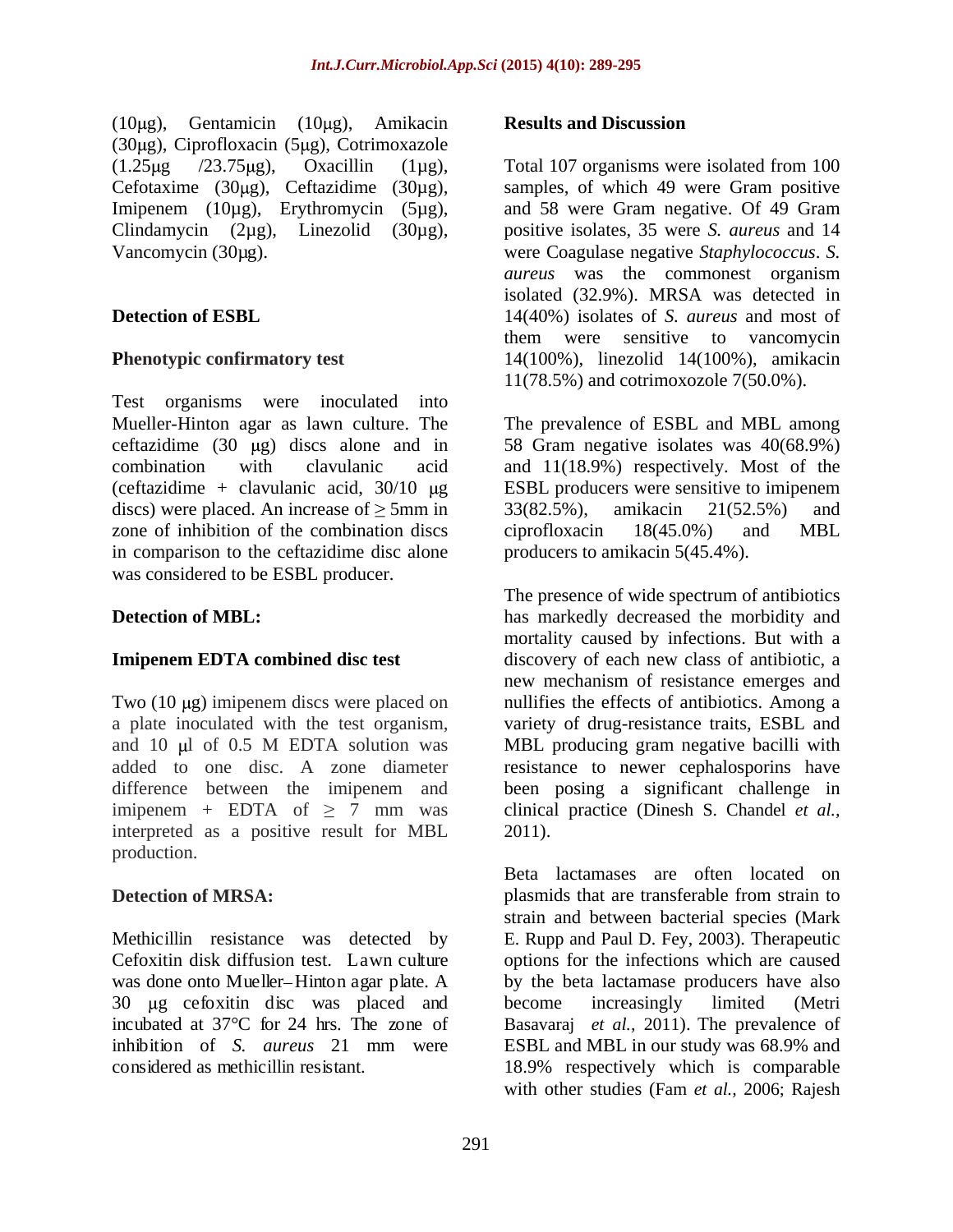highest sensitivity in both ESBL and MBL

pathogen, causing a range of infections of varying severity affecting the skin, soft

Kondian *et al.,* 2010). Amikacin showed tissue, respiratory system, bone, joints and producers. MRSA burden is increasing worldwide in S. *aureus* is a highly versatile and adaptable MRSA] and in communities [communityendovascular tissues (Palalb ray *et al.,* 2011). hospitals [healthcare-associated (HA) associated (CA)-MRSA] (Ana L. Egea *et al.,* 2014).

| <b>Organisms</b>                  | No. of organisms | Percentage $(\% )$ |
|-----------------------------------|------------------|--------------------|
| Staphylococcus aureus             |                  | 320<br>ر . __      |
| Coagulase negative staphylococcus |                  | 13.0               |
| P. aeruginosa                     |                  | 15.8               |
| Escherichia coli                  |                  | 11.Z               |
| Klebsiella spp.                   |                  | 13.0               |
| Enterobacter spp.                 |                  | .                  |
| Proteus mirabilis                 |                  |                    |
| <b>Total</b>                      | 107              | <b>100</b>         |

### **Table.1** Various organisms isolated

**Table.2** Antibiotic susceptibility pattern of ESBL producers

|                            |                    |        | <b>Antibiotics</b> |                                   |         |              |             |        |                                                                                         |  |  |
|----------------------------|--------------------|--------|--------------------|-----------------------------------|---------|--------------|-------------|--------|-----------------------------------------------------------------------------------------|--|--|
| <b>Organisms</b>           | <b>ESBL</b>        |        |                    |                                   | + CF    | 1 CO         | CE          | UA.    |                                                                                         |  |  |
|                            | <b>Producers</b>   |        |                    |                                   |         |              |             |        | No. (%)   No. (%)   No. (%)   No. (%)   No. (%)   No. (%)   No. (%)   No. (%)   No. (%) |  |  |
|                            | <b>No.</b> $(\% )$ |        |                    |                                   |         |              |             |        |                                                                                         |  |  |
| P. aeruginosa n-17         | 12(70.5)           | 00 O   |                    | 6(50.0)                           | 5(41.6) | 2(16.6)      | 0(0)        |        | 9(75.0)                                                                                 |  |  |
| $E.$ coli $n-12$           | 07(58.3)           | (1)(1) | 2(28.5)            | 4(57.1)                           | 2(28.5) | 2(28.5)      | 0(0)        | 0(0)   |                                                                                         |  |  |
| Klebsiella spp.            | 12(85.7            | 10(0)  | 0(0)               | 9(75.0)                           | 8(66.6) | 0(0)         | 0(0)        | 0(0)   | $\frac{6(85.7)}{10(83.3)}$                                                              |  |  |
| $n-14$                     |                    |        |                    |                                   |         |              |             |        |                                                                                         |  |  |
| Enterobacter spp.          | 09(75.0)           | 0(0)   | 3(33.3)            | 2(22.2)                           | 3(33.3) | 3(33.3)      | 0(0)        | 0(0)   | 8(88.8)                                                                                 |  |  |
| $n-12$                     |                    |        |                    |                                   |         |              |             |        |                                                                                         |  |  |
| P. mirabilisn-3            | 0(0)               | (1)(1) | 0(0)               |                                   | 0(0)    | $\Omega$ (0) | 0(0)        | 00     |                                                                                         |  |  |
| Total $(\frac{6}{6})$ n-58 | 40(68.9)           |        | 8(20.0)            | $\vert$ 21(52.5) $\vert$ 18(45.0) |         | 7(17.5)      | $\mid 0(0)$ | 2(5.0) | 33(82.5)                                                                                |  |  |

**Table.3** Antibiotic susceptibility pattern of MBL producers

|                    |                             |        |       |         |              | <b>Antibiotics</b>    |                                                   |              |         |
|--------------------|-----------------------------|--------|-------|---------|--------------|-----------------------|---------------------------------------------------|--------------|---------|
|                    | <b>MBL</b>                  |        | 1 A T | ALL.    | $\Gamma$     | $\overline{\text{C}}$ |                                                   |              |         |
| Organisms          | $\mid$ Producers $\mid$ No. |        | No.   | No.     | No.          | No.                   | $\mathbf{CE}$                                     | $\mathbf{A}$ | No.     |
|                    | $\mathbf{N_0}$ . $(\% )$    | $($ %) | (9/6) | (9/0)   | (9/0)        | (%)                   | $\big $ No.(%) $\big $ No.(%) $\big _{(96)}^{NQ}$ |              |         |
| P. aeruginosa n-1, | 7 4(23.5)                   |        | 0(0)  | 2(50)   | OC C         | (25.0)                | 0(0)                                              | 0(0)         | 1(25.0) |
| $E.$ coli $n-12$   | 2(16.6)                     |        | 000   | 0(0)    | 0(0)         | 1(50.0)               | 0(0)                                              | 0(0)         |         |
| Klebsiella spp.    | 3(21.4)                     | 0(0)   | 0(0)  | 1(33.3) | 1(33.3) 0(0) |                       | $\boxed{0(0)}$                                    | 0(0)         | 1(33.3) |
|                    |                             |        |       |         |              |                       |                                                   |              |         |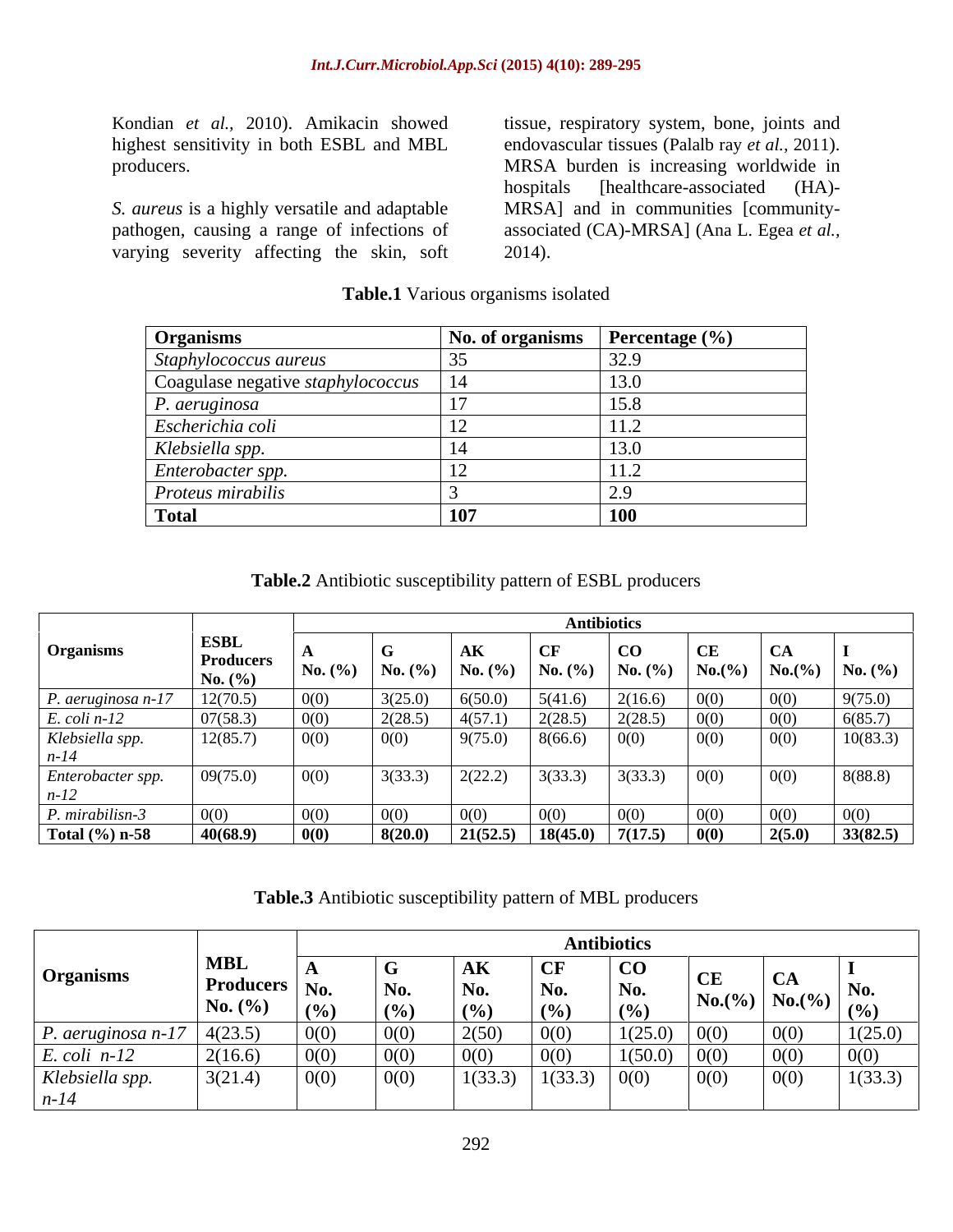| Enterobacter spp.                  | 1(8.3)   | 0(0) | 0(0)                     | 1(100)  | 0(0)   | 0(0)    | 0(0) | 0(0) | 0(0)    |
|------------------------------------|----------|------|--------------------------|---------|--------|---------|------|------|---------|
| $n-1$                              |          |      |                          |         |        |         |      |      |         |
| $1 \cdot 1 \cdot$<br>mırabilis n-3 | 1(33.3)  | 0(0) | 0(0)                     | 1(100)  | 0(0)   | 0(0)    | 0(0) | 0(0) | 1(100)  |
| Total $(\% )$ n-58                 | 11(18.9) | 0(0) | $\mathbf{0}(\mathbf{0})$ | 5(45.4) | 1(9.0) | 2(18.1) | 0(0) | 0(0) | 3(27.2) |

**Table.4** Antibiotic susceptibility pattern of MRSA producers

|                                                     | <b>MRSA</b> | I Gr     | $\sim$ $\sim$ | CO                   |           |                                        | $\mathbf{I}$ $\mathbf{I}$<br>- 177 |                 |  |
|-----------------------------------------------------|-------------|----------|---------------|----------------------|-----------|----------------------------------------|------------------------------------|-----------------|--|
| $\sum_{n=1}^{\infty}$ Mo. (%) $\sum_{n=1}^{\infty}$ |             |          | AK            | .<br>l No<br>∣ ⊥ \∪≀ | $No.(\%)$ |                                        | No.                                | N<br><b>IVU</b> |  |
|                                                     |             | (0/2)    | $N0. ( \% )$  | (0/                  |           | $\left  \text{No.}(\%)\right _{(0/3)}$ | $\sqrt{20}$                        |                 |  |
| S. aureus                                           |             | (6(42.8) | 5(35.7)       | 17(50.0)             | 4(28.5)   | 5(35.7)                                | 14(100)                            | 14(100)         |  |
| $n-35$                                              |             |          | 1(78.5)       |                      |           |                                        |                                    |                 |  |

A - Ampicillin, G - Gentamicin, AK - Amikacin, CF - Ciprofloxacin, CO - Cotrimoxozole, CE - Cefotaxime, CA - Ceftazidime, I - Imipenem, E - Erythromycin, CD - Clindamycin, LZ - Linezolid, VA - Vancomycin

health care associated disease, accurate isolates may help in appropriate information on the scope and magnitude of antimicrobial therapy and avoid the priorities for prevention and control (Monina

on the production of an additional penicillin study. Formulation of proper antibiotic binding protein, PBP2 or PBP2a, which is policy and providing appropriate guidelines mediated by the mecA gene (Stephen T to prescribe antibiotics can prevent the Odonkor and Kennedy K Addo, 2011). Spread of multidrug resistant organisms in MRSA strains are resistant to many different the hospital as well as in the community. classes of antibiotics especially to betalactum group. In our study, MRSA was Reference detected in 40% isolates of *S. aureus*. All MRSA isolates were sensitive to linezolid Abid, A.S., Ehan, A.H., Yonis, A.R. 2008. and vancomycin. With increasing isolation of MRSA producing isolates and wide<br>spread use of vancomucin as a treatment  $14(1): 59-62$ . spread use of vancomycin as a treatment option also increases the problem of Ana L. Egea, et al. 2014. New patterns of methicillin-resistant Staphylococcus vancomycin resistant *Staphylococcus aureus*

A simple screening test has been very useful

As the epidemiology of MRSA disease to screen this problem of drug resistance. changes, including both community-and The early detection of such drug resistant the burden of MRSA disease is needed to set development and dissemination of these isolates may help in appropriate antimicrobial therapy and multidrug resistance strains.

Klevens *et al.*, 2007).<br>Methicillin resistance in *S. aureus* is based beta lactamase and MRSA isolates in our In conclusion, there is high prevalence of beta lactamase and MRSA isolates in our spread of multidrug resistant organisms in the hospital as well as in the community.

## **Reference**

- Epidemiological and bacteriological study of chronic osteomyelitis. *Tikrit Med. J.,*  $14(1)$ : 59–62.
- (VRSA). associated MRSA genotypes behave like Ana L. Egea, *et al.* 2014. New patterns of methicillin-resistant *Staphylococcus aureus* (MRSA) clones, community healthcare-associated MRSA genotypes